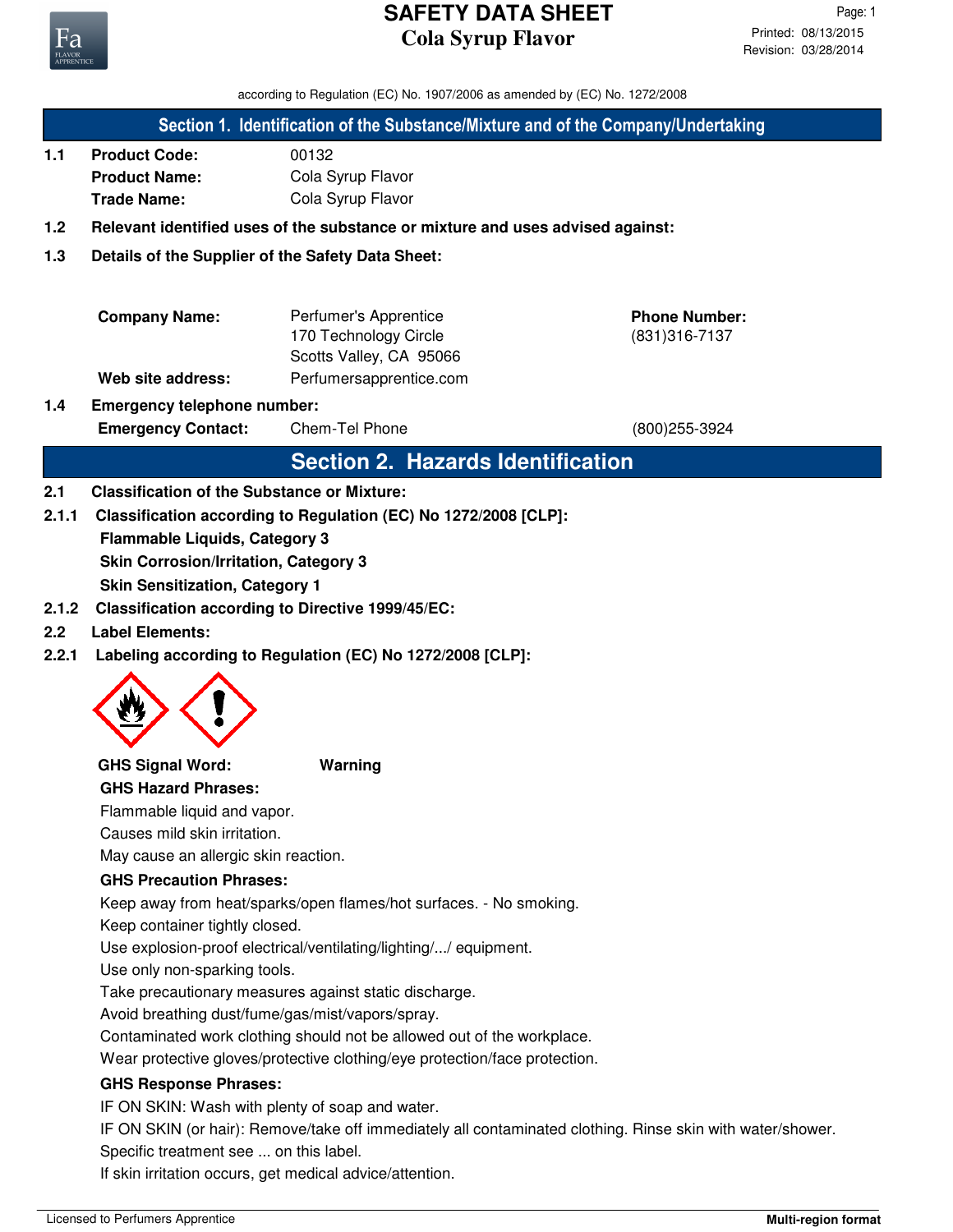Revision: 03/28/2014 Printed: 08/13/2015 Page: 2



If skin irritation or rash occurs, seek medical advice/attention. Wash contaminated clothing before reuse.

## **GHS Storage and Disposal Phrases:**

Store in cool/well-ventilated place.

Dispose of contents/container to ....

- **2.2.2 Labeling according to Directive 1999/45/EC:**
- **2.3 Adverse Human Health**
- **Effects and Symptoms:**
- **2.3.1** May be harmful if inhaled.
- **2.3.2** May cause skin irritation.
- **2.3.3** May cause eye irritation.
- **2.3.4 Ingestion:** May be harmful if swallowed.

## **Section 3. Composition/Information on Ingredients**

| CAS#          | Hazardous Components (Chemical Name)/<br><b>REACH Registration No.</b> | <b>Concentration</b> | $EC$ No./<br><b>EC Index No.</b> | <b>Risk Phrases/</b><br><b>GHS Classification</b>                                                                                                        |
|---------------|------------------------------------------------------------------------|----------------------|----------------------------------|----------------------------------------------------------------------------------------------------------------------------------------------------------|
| $64 - 17 - 5$ | Ethyl alcohol                                                          | 67.0 -73.0 %         | 200-578-6<br>603-002-00-5        | F; R11<br>Flam. Liq. 2: H225                                                                                                                             |
| 8007-80-5     | Oils, cassia                                                           | $0.5\,\%$            | <b>NA</b><br><b>NA</b>           | No phrases apply.<br>Acute Tox.(D) 4: H312<br>Skin Corr. 2: H315<br><b>Skin Sens. 1: H317</b>                                                            |
| 68916-89-2    | Oils, lemon, psoralen-free                                             | $8.0 - 10.0 %$       | 614-790-5<br><b>NA</b>           | No phrases apply.<br>Asp. Toxic. 1: H304<br>Skin Corr. 2: H315<br>Skin Sens. 1: H317<br>Aquatic (C) 2: H411                                              |
| 8008-26-2     | Lime oil                                                               | $8.0 - 10.0 %$       | <b>NA</b><br><b>NA</b>           | No phrases apply.<br>Flam. Liq. 3: H226                                                                                                                  |
| 8008-57-9     | Oils, orange, sweet                                                    | $7.0 - 10.0 %$       | <b>NA</b><br><b>NA</b>           | No phrases apply.<br>Flam. Liq. 3: H226<br>Asp. Toxic. 1: H304<br>Skin Corr. 2: H315<br>Skin Sens. 1: H317<br>Aquatic (A) 1: H400<br>Aquatic (C) 1: H410 |
| 104-55-2      | Cinnamaldehyde                                                         | $1.0 - 1.5 \%$       | 203-213-9<br><b>NA</b>           | N; R43-50                                                                                                                                                |
| 108-24-7      | Acetic anhydride                                                       | $2.0 - 3.0 %$        | 203-564-8<br>607-008-00-9        | C;Xi; R10-20/22-34<br>Flam. Liq. 3: H226<br>Acute Tox.(O) 4: H302<br>Skin Corr. 1B: H314<br>Acute Tox.(I) 4: H332                                        |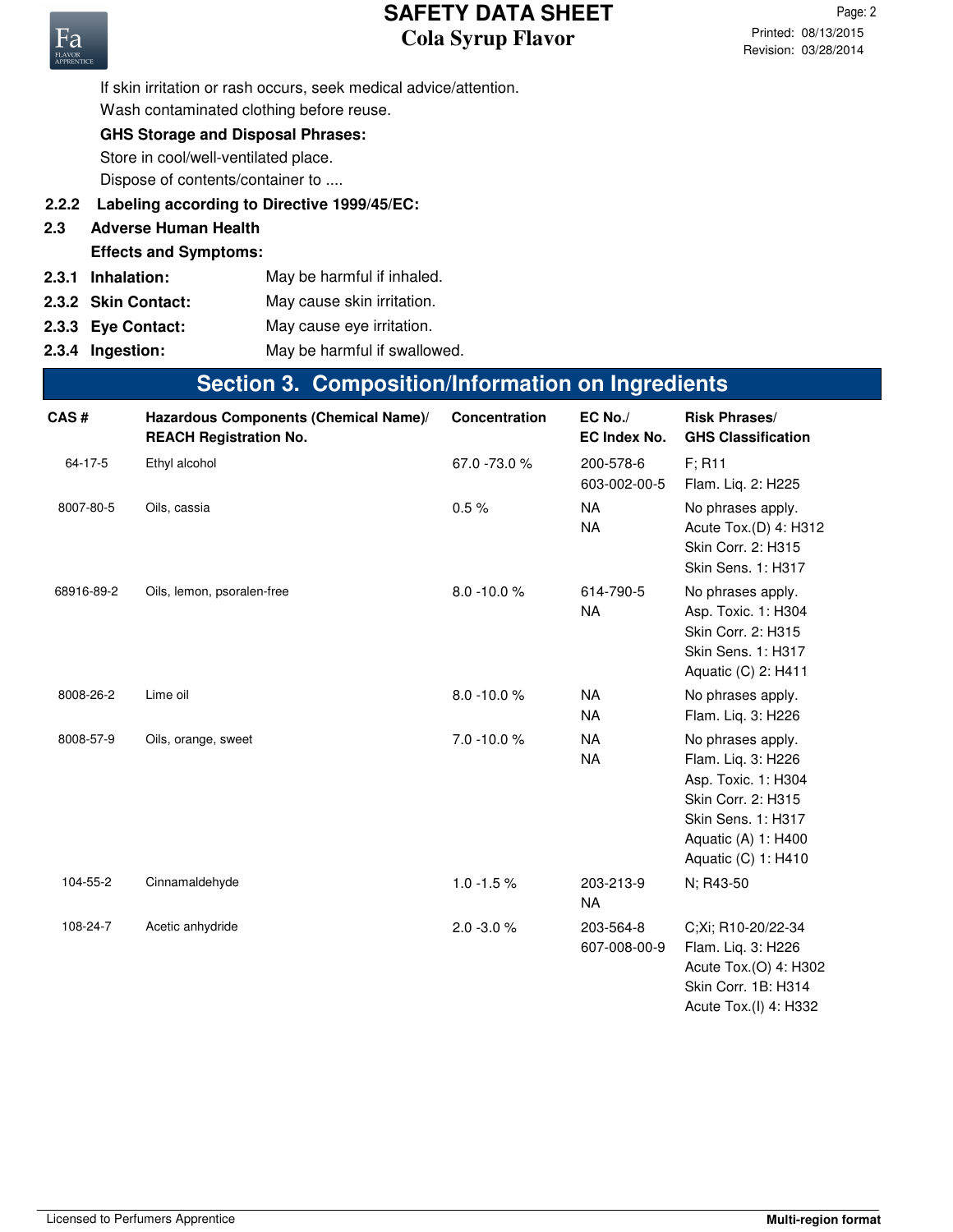

## **Section 4. First Aid Measures**

| 4.1 | <b>Description of First Aid</b><br><b>Measures:</b>      |                                                                                                                                                                                                                                             |
|-----|----------------------------------------------------------|---------------------------------------------------------------------------------------------------------------------------------------------------------------------------------------------------------------------------------------------|
|     | In Case of Inhalation:                                   | If inhaled, remove to fresh air.                                                                                                                                                                                                            |
|     | In Case of Skin<br><b>Contact:</b>                       | Get medical aid. Wash clothing before reuse. Flush skin with plenty of water for at least<br>15 minutes while removing contaminated clothing and shoes.                                                                                     |
|     | In Case of Eye<br>Contact:                               | In case of contact, immediately flush eyes with copious amounts of water for at least 15<br>minutes. Get medical aid.                                                                                                                       |
|     | In Case of Ingestion:                                    | Clean mouth with water and drink plenty of water.                                                                                                                                                                                           |
| 4.2 | <b>Important Symptoms</b><br>and Effects, Both           | To the best of our knowledge, the chemical, physical, and toxicological properties have<br>not been thoroughly investigated.                                                                                                                |
|     | <b>Acute and Delayed:</b><br><b>Note for the Doctor:</b> | Treat symptomatically and supportively. Persons with skin or eye disorders or liver,<br>kidney, chronic respiratory diseases, or central and peripheral nervous sytem diseases<br>may be at increased risk from exposure to this substance. |
|     |                                                          | <b>Section 5. Fire Fighting Measures</b>                                                                                                                                                                                                    |
| 5.1 | Media:                                                   | Suitable Extinguishing Suitable: For small (incipient) fires, use media such as "alcohol" foam, dry chemical, or<br>carbon dioxide. For large fires, apply water from as far as possible.                                                   |
| 5.2 | <b>Flammable Properties</b><br>and Hazards:              |                                                                                                                                                                                                                                             |
|     | <b>Flash Pt:</b>                                         | 91.00 F (32.8 C)                                                                                                                                                                                                                            |
|     | <b>Explosive Limits:</b>                                 | LEL:<br>UEL:                                                                                                                                                                                                                                |
|     | <b>Autoignition Pt:</b>                                  |                                                                                                                                                                                                                                             |
| 5.3 | <b>Fire Fighting</b>                                     | Protective Equipment: Wear self-contained breathing apparatus and protective clothing to                                                                                                                                                    |
|     | <b>Instructions:</b>                                     | prevent contact with skin and eyes.                                                                                                                                                                                                         |
|     |                                                          | <b>Section 6. Accidental Release Measures</b>                                                                                                                                                                                               |
| 6.1 | <b>Protective Equipment</b>                              | Protective Precautions, Ensure adequate ventilation.                                                                                                                                                                                        |
|     | and Emergency<br><b>Procedures:</b>                      |                                                                                                                                                                                                                                             |
| 6.2 | <b>Environmental</b>                                     |                                                                                                                                                                                                                                             |
|     | <b>Precautions:</b>                                      |                                                                                                                                                                                                                                             |
| 6.3 | <b>Methods and Material</b>                              | Dike to collect large liquid spills.                                                                                                                                                                                                        |
|     | <b>For Containment and</b>                               |                                                                                                                                                                                                                                             |
|     | <b>Cleaning Up:</b>                                      |                                                                                                                                                                                                                                             |
|     |                                                          | <b>Section 7. Handling and Storage</b>                                                                                                                                                                                                      |
| 7.1 | <b>Precautions To Be</b><br><b>Taken in Handling:</b>    | Handle in accordance with good industrial hygiene and safety practice.                                                                                                                                                                      |
| 7.2 | <b>Precautions To Be</b>                                 | Keep container tightly closed in a dry and well-ventilated place.                                                                                                                                                                           |

**Taken in Storing:**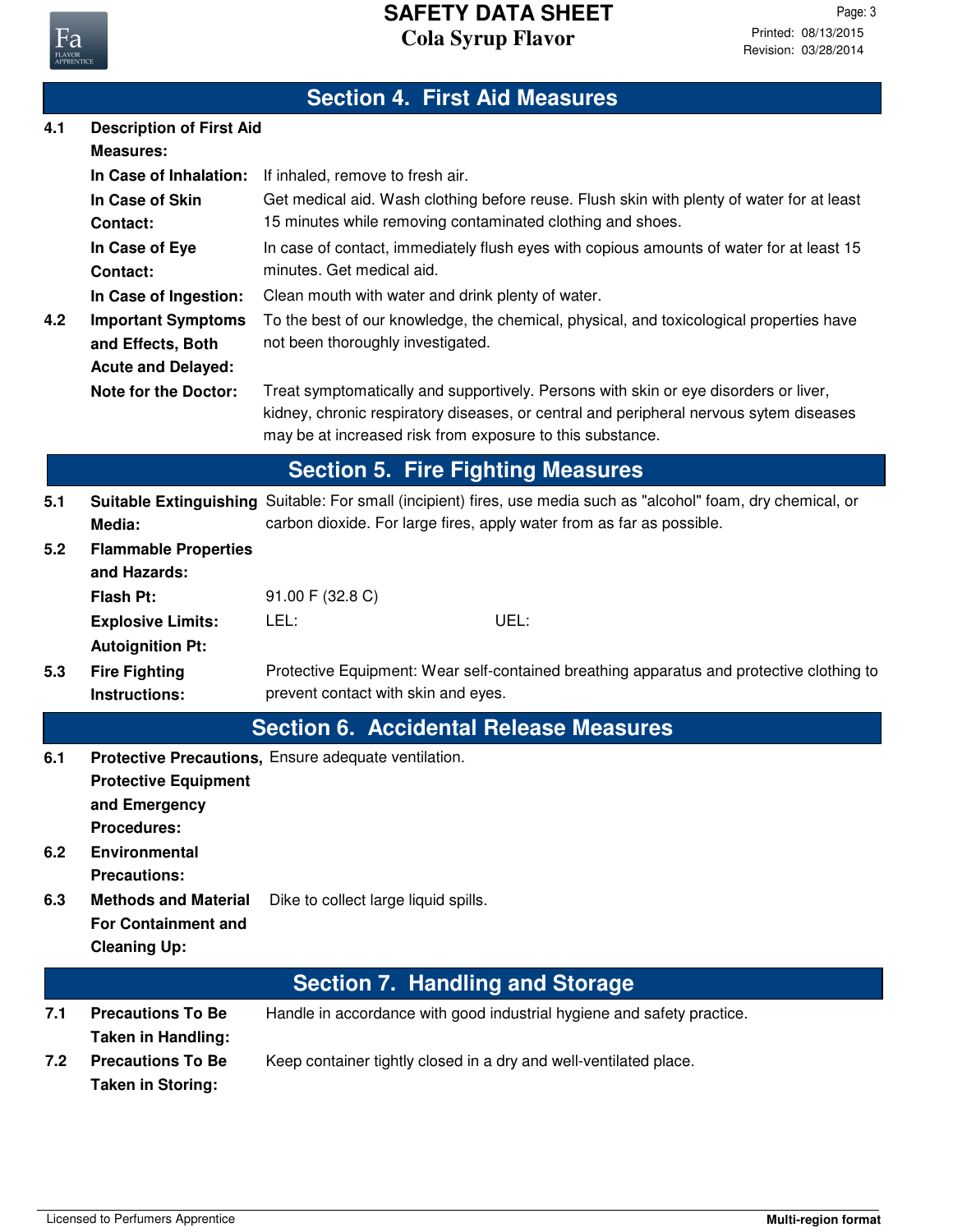

|       |                  |                                                    |                 | <b>Section 8. Exposure Controls/Personal Protection</b>                                                                                                                                                                                     |                                                                 |                     |
|-------|------------------|----------------------------------------------------|-----------------|---------------------------------------------------------------------------------------------------------------------------------------------------------------------------------------------------------------------------------------------|-----------------------------------------------------------------|---------------------|
| 8.1   |                  | <b>Exposure Parameters:</b>                        |                 |                                                                                                                                                                                                                                             |                                                                 |                     |
| CAS#  |                  | <b>Partial Chemical Name</b>                       |                 | <b>Britain EH40</b>                                                                                                                                                                                                                         | <b>France VL</b>                                                | <b>Europe</b>       |
|       | $64 - 17 - 5$    | Ethyl alcohol                                      |                 | TWA: 1920 mg/m3 (1000 ppm)<br>STEL: $()$                                                                                                                                                                                                    | TWA: 1900 mg/m3 (1000<br>ppm)<br>STEL: 9500 mg/m3 (5000<br>ppm) |                     |
|       | 8007-80-5        | Oils, cassia                                       |                 |                                                                                                                                                                                                                                             |                                                                 |                     |
|       | 68916-89-2       | Oils, lemon, psoralen-free                         |                 |                                                                                                                                                                                                                                             |                                                                 |                     |
|       | 8008-26-2        | Lime oil                                           |                 |                                                                                                                                                                                                                                             |                                                                 |                     |
|       | 8008-57-9        | Oils, orange, sweet                                |                 |                                                                                                                                                                                                                                             |                                                                 |                     |
|       | 104-55-2         | Cinnamaldehyde                                     |                 |                                                                                                                                                                                                                                             |                                                                 |                     |
|       | 108-24-7         | Acetic anhydride                                   |                 | TWA: 2.5 mg/m3 (0.5 ppm)<br>STEL: 10 mg/m3 (2 ppm)                                                                                                                                                                                          | STEL: 20 mg/m3 (5 ppm)                                          | TWA: 0.5 mg/m3      |
| CAS#  |                  | <b>Partial Chemical Name</b>                       |                 | <b>OSHA TWA</b>                                                                                                                                                                                                                             | <b>ACGIH TWA</b>                                                | <b>Other Limits</b> |
|       | 64-17-5          | Ethyl alcohol                                      |                 | PEL: 1000 ppm                                                                                                                                                                                                                               | TLV: 1000 ppm                                                   |                     |
|       | 8007-80-5        | Oils, cassia                                       |                 |                                                                                                                                                                                                                                             |                                                                 |                     |
|       | 68916-89-2       | Oils, lemon, psoralen-free                         |                 |                                                                                                                                                                                                                                             |                                                                 |                     |
|       | 8008-26-2        | Lime oil                                           |                 |                                                                                                                                                                                                                                             |                                                                 |                     |
|       | 8008-57-9        | Oils, orange, sweet                                |                 |                                                                                                                                                                                                                                             |                                                                 |                     |
|       | 104-55-2         | Cinnamaldehyde                                     |                 |                                                                                                                                                                                                                                             |                                                                 |                     |
|       | 108-24-7         | Acetic anhydride                                   |                 | PEL: 5 ppm                                                                                                                                                                                                                                  | TLV: 5 ppm                                                      |                     |
| 8.2   |                  | <b>Exposure Controls:</b>                          |                 |                                                                                                                                                                                                                                             |                                                                 |                     |
| 8.2.1 |                  | <b>Engineering Controls</b><br>(Ventilation etc.): |                 | Safety shower and eye bath. Use nonsparking tools. Facilities storing or utilizing this<br>material should be equipped with an eyewash facility and a safety shower.                                                                        |                                                                 |                     |
|       |                  | 8.2.2 Personal protection equipment:               |                 |                                                                                                                                                                                                                                             |                                                                 |                     |
|       |                  | <b>Eye Protection:</b>                             | Safety glasses. |                                                                                                                                                                                                                                             |                                                                 |                     |
|       |                  | <b>Protective Gloves:</b>                          |                 | Wear appropriate protective gloves to prevent skin exposure.                                                                                                                                                                                |                                                                 |                     |
|       | <b>Clothing:</b> | <b>Other Protective</b>                            |                 | Wear appropriate protective clothing to prevent skin exposure.                                                                                                                                                                              |                                                                 |                     |
|       |                  |                                                    |                 | Respiratory Equipment If exposure limits are exceeded or irritation is experienced, NIOSH/MSHA approved                                                                                                                                     |                                                                 |                     |
|       |                  | (Specify Type):                                    |                 | respiratory protection should be worn. Positive-pressure supplied air respirators may be<br>required for high airborne contaminant concentrations. Respiratory protection must be<br>provided in accordance with current local regulations. |                                                                 |                     |
|       |                  |                                                    |                 | Work/Hygienic/Mainten Wash thoroughly after handling. Wash contaminated clothing before reuse.                                                                                                                                              |                                                                 |                     |
|       |                  | ance Practices:                                    |                 |                                                                                                                                                                                                                                             |                                                                 |                     |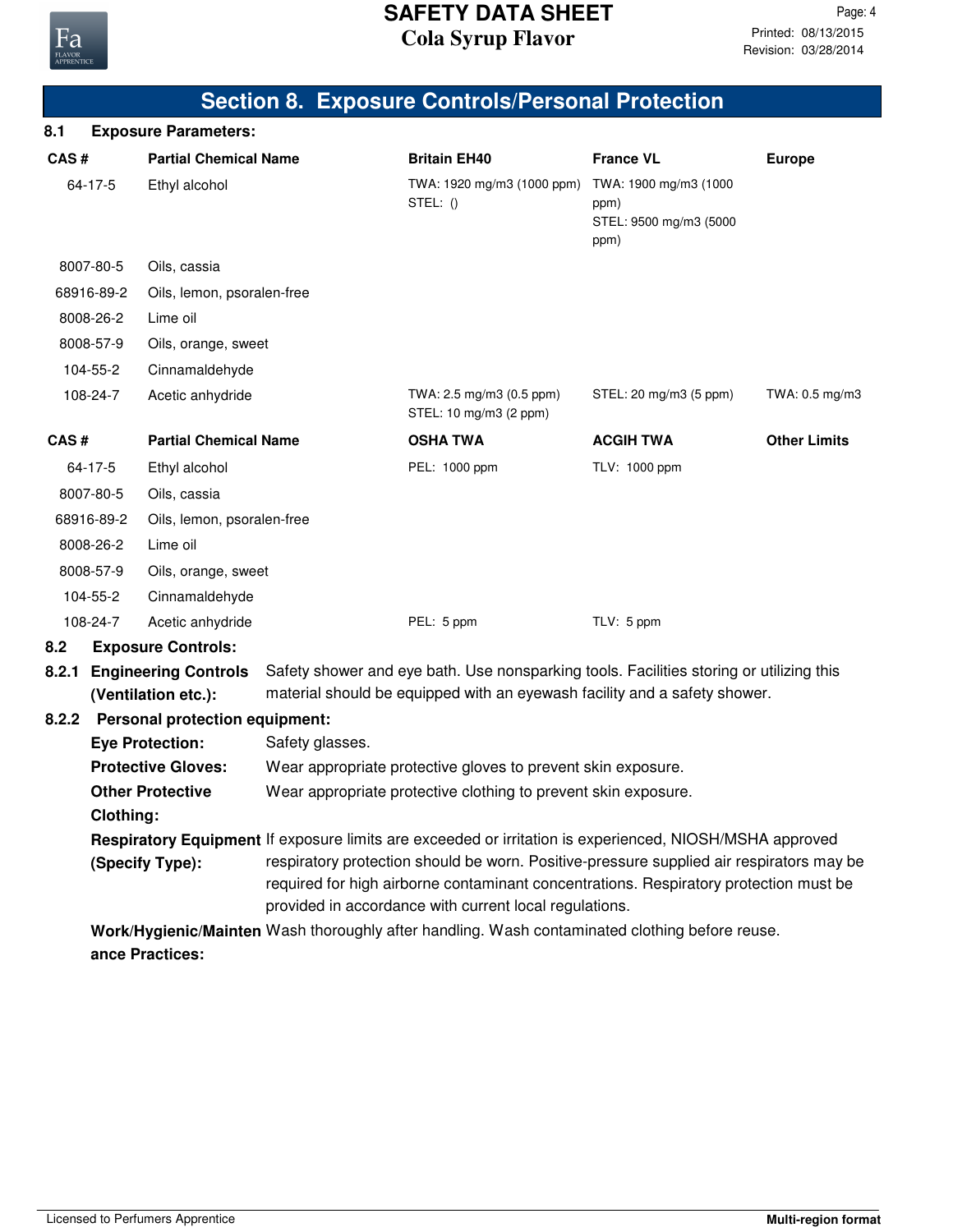

|      |                                  | <b>Section 9. Physical and Chemical Properties</b>                                     |
|------|----------------------------------|----------------------------------------------------------------------------------------|
| 9.1  |                                  | <b>Information on Basic Physical and Chemical Properties</b>                           |
|      | <b>Physical States:</b>          | $\lceil$ $\rfloor$ Gas<br>[X] Liquid<br>[ ] Solid                                      |
|      | <b>Appearance and Odor:</b>      | Transparent yellow liquid.                                                             |
|      |                                  | Cola taste and aroma.                                                                  |
|      | <b>Melting Point:</b>            |                                                                                        |
|      | <b>Boiling Point:</b>            |                                                                                        |
|      | <b>Flash Pt:</b>                 | 91.00 F (32.8 C)                                                                       |
|      | <b>Evaporation Rate:</b>         |                                                                                        |
|      | <b>Explosive Limits:</b>         | UEL:<br>LEL:                                                                           |
|      | Vapor Pressure (vs. Air or       |                                                                                        |
|      | $mm Hg$ :                        |                                                                                        |
|      | Vapor Density (vs. Air = 1):     |                                                                                        |
|      | Specific Gravity (Water $= 1$ ): | 0.8621<br>at 22.0 C                                                                    |
|      | <b>Solubility in Water:</b>      |                                                                                        |
|      | <b>Autoignition Pt:</b>          |                                                                                        |
| 9.2  | <b>Other Information</b>         |                                                                                        |
|      | <b>Percent Volatile:</b>         |                                                                                        |
|      |                                  | <b>Section 10. Stability and Reactivity</b>                                            |
| 10.1 | <b>Reactivity:</b>               |                                                                                        |
| 10.2 | <b>Stability:</b>                | Stable [X]<br>Unstable [ ]                                                             |
| 10.3 | <b>Conditions To Avoid -</b>     |                                                                                        |
|      | <b>Hazardous Reactions:</b>      |                                                                                        |
|      | Possibility of                   | Will not occur [X]<br>Will occur [ ]                                                   |
|      | <b>Hazardous Reactions:</b>      |                                                                                        |
| 10.4 | <b>Conditions To Avoid -</b>     | Incompatible materials, ignition sources, Excess heat, freezing temperatures, confined |
|      | Instability:                     | spaces.                                                                                |
| 10.5 | Incompatibility -                |                                                                                        |
|      | <b>Materials To Avoid:</b>       |                                                                                        |
| 10.6 | <b>Hazardous</b>                 |                                                                                        |
|      | <b>Decomposition Or</b>          |                                                                                        |
|      | <b>Byproducts:</b>               |                                                                                        |
|      |                                  |                                                                                        |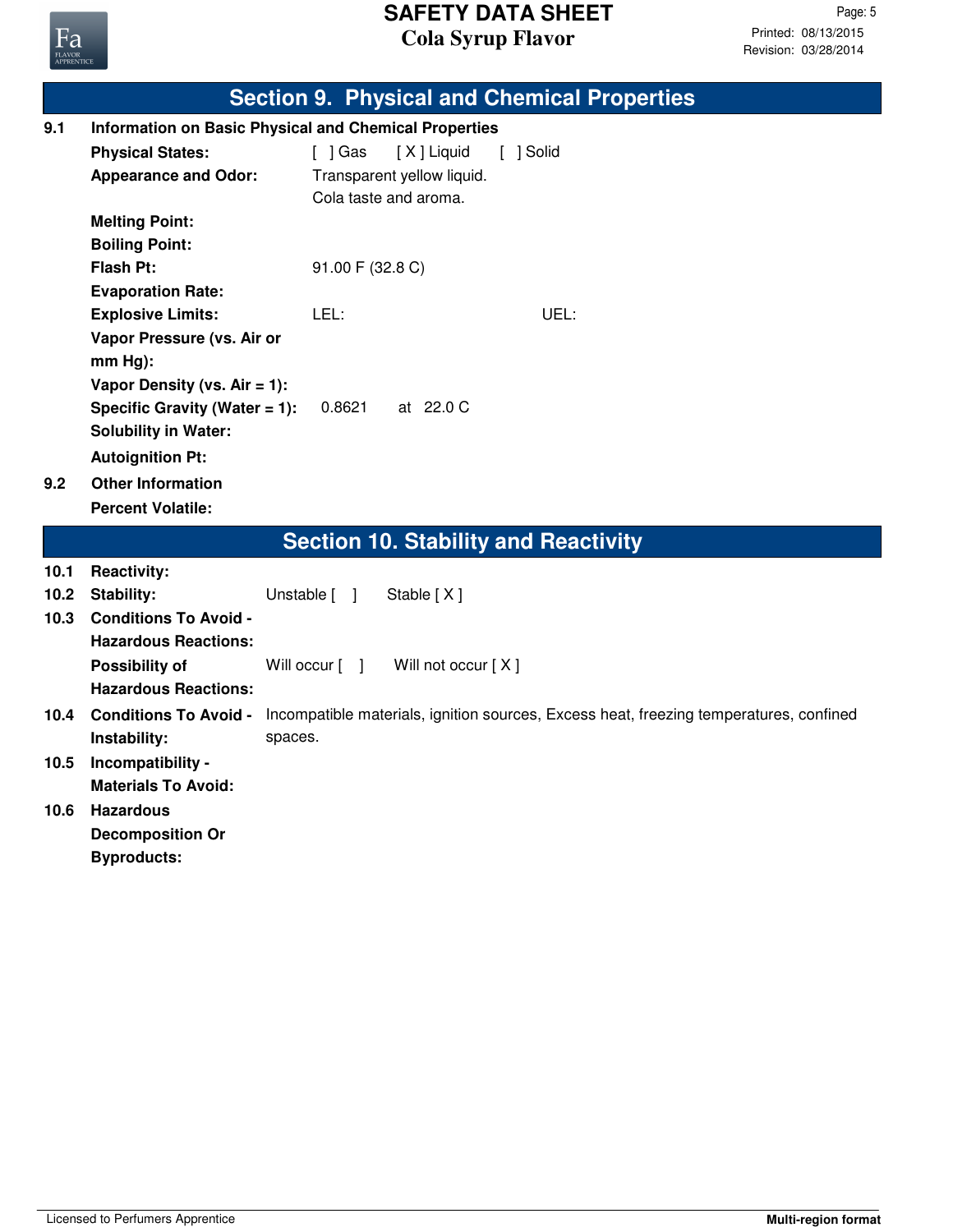

Revision: 03/28/2014 Printed: 08/13/2015 Page: 6

|      |                                                                     | <b>Section 11. Toxicological Information</b>                                                                                                                                                                                                                                                                                                                                                                                                                                                                                                                          |
|------|---------------------------------------------------------------------|-----------------------------------------------------------------------------------------------------------------------------------------------------------------------------------------------------------------------------------------------------------------------------------------------------------------------------------------------------------------------------------------------------------------------------------------------------------------------------------------------------------------------------------------------------------------------|
| 11.1 | Information on<br><b>Toxicological Effects:</b><br>Carcinogenicity: | This mixture has not been subjected to toxicological testing but has been blended from<br>materials with established toxicological bibliographies. In view of the difficulty of using<br>current standard toxicological evaluation techniques to predict potential hazards to<br>susceptible individuals or arising from unforeseeable potentiation, this preparation should<br>be considererd and handled as if it displayed health hazards and consequently treated<br>with all possible precaution.<br>NTP? No<br>IARC Monographs? No<br><b>OSHA Regulated? No</b> |
|      |                                                                     |                                                                                                                                                                                                                                                                                                                                                                                                                                                                                                                                                                       |
|      |                                                                     | <b>Section 12. Ecological Information</b>                                                                                                                                                                                                                                                                                                                                                                                                                                                                                                                             |
| 12.1 | <b>Toxicity:</b>                                                    | This mixture as a whole has not been subjected to ecotoxicological testing. In view of the<br>difficulty of using current standard ecotoxicological evaluation techniques to predict the<br>impact of particular modes of release on vulnerable or localized parts of the ecosystem,<br>this preparation should be considered and handled as if it displayed potential<br>environmental hazards, and treated in consequence with all possible precaution.                                                                                                             |
| 12.2 | <b>Persistence and</b><br>Degradability:                            |                                                                                                                                                                                                                                                                                                                                                                                                                                                                                                                                                                       |
| 12.3 | <b>Bioaccumulative</b>                                              |                                                                                                                                                                                                                                                                                                                                                                                                                                                                                                                                                                       |
|      | <b>Potential:</b>                                                   |                                                                                                                                                                                                                                                                                                                                                                                                                                                                                                                                                                       |
| 12.4 | <b>Mobility in Soil:</b>                                            |                                                                                                                                                                                                                                                                                                                                                                                                                                                                                                                                                                       |
| 12.5 | <b>Results of PBT and</b>                                           |                                                                                                                                                                                                                                                                                                                                                                                                                                                                                                                                                                       |
| 12.6 | vPvB assessment:<br>Other adverse effects:                          |                                                                                                                                                                                                                                                                                                                                                                                                                                                                                                                                                                       |
|      |                                                                     | <b>Section 13. Disposal Considerations</b>                                                                                                                                                                                                                                                                                                                                                                                                                                                                                                                            |
| 13.1 | <b>Waste Disposal</b><br>Method:                                    | This material, as supplied, is not a hazardous waste according to Federal regulations (40<br>CFR 261). This material could become a hazardous waste if it is mixed with or otherwise<br>comes in contact with a hazardous waste, if chemical additions are made to this material,<br>or if the material is processed or otherwise altered. Consult 40 CFR 261 to determine<br>whether the altered material is a hazardous waste. Consult the appropriate state,<br>regional, or local regulations for additional requirements.                                        |
|      |                                                                     | <b>Section 14. Transport Information</b>                                                                                                                                                                                                                                                                                                                                                                                                                                                                                                                              |
|      | <b>GHS Classification:</b>                                          | Flammable Liquids, Category 3 - Warning! Flammable liquid and vapor<br>Skin Corrosion/Irritation, Category 3 - Warning! Causes mild skin irritation<br>Skin Sensitization, Category 1 - Warning! May cause an allergic skin reaction                                                                                                                                                                                                                                                                                                                                  |
| 14.1 | <b>LAND TRANSPORT (US DOT):</b>                                     |                                                                                                                                                                                                                                                                                                                                                                                                                                                                                                                                                                       |
|      |                                                                     | DOT Proper Shipping Name: Extracts, Flavoring, Liquid.                                                                                                                                                                                                                                                                                                                                                                                                                                                                                                                |
|      | <b>DOT Hazard Class:</b><br><b>UN/NA Number:</b>                    | <b>FLAMMABLE LIQUID</b><br>3<br>1197<br>Ш<br><b>Packing Group:</b>                                                                                                                                                                                                                                                                                                                                                                                                                                                                                                    |
|      |                                                                     |                                                                                                                                                                                                                                                                                                                                                                                                                                                                                                                                                                       |

 $\sqrt{3}$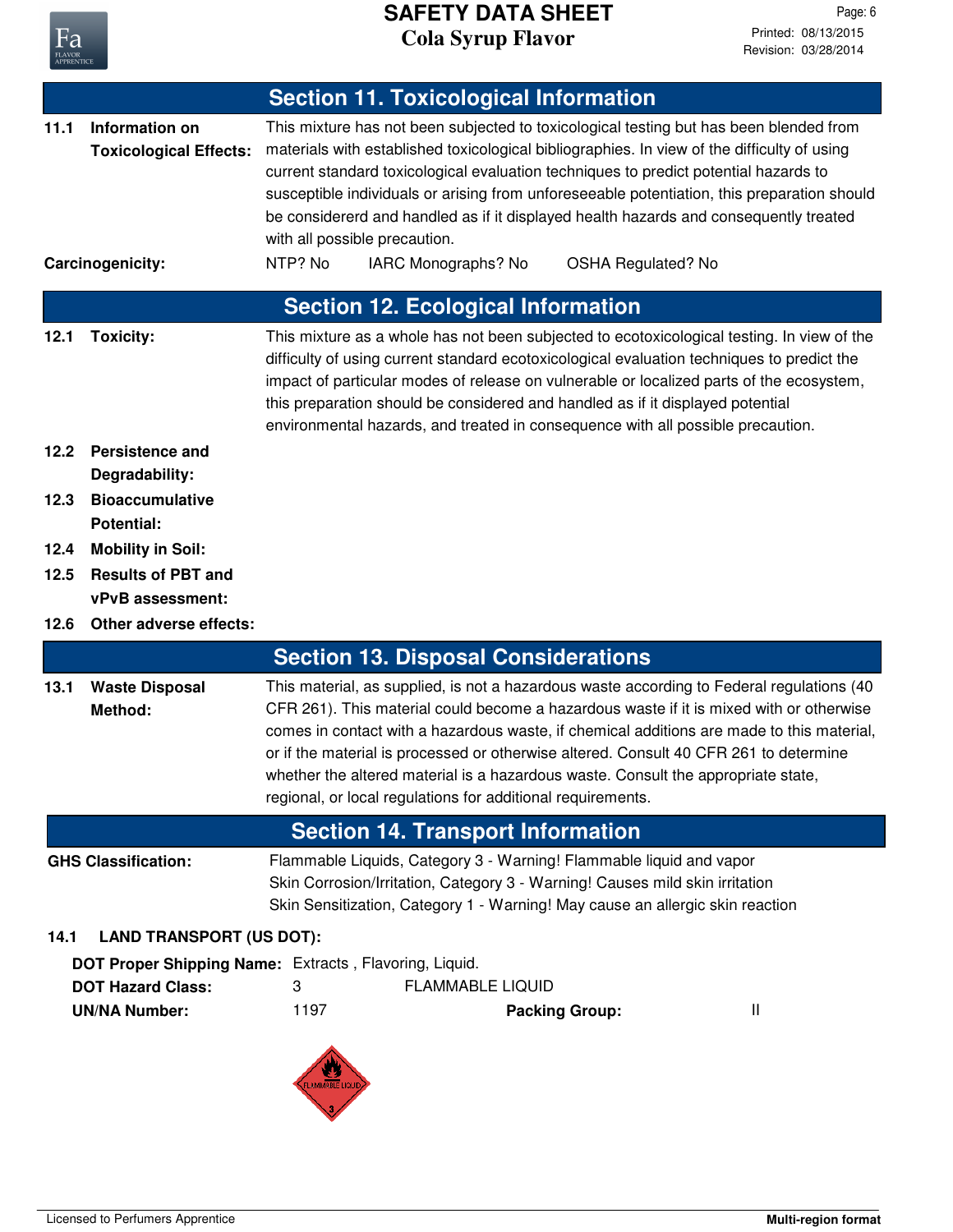Revision: 03/28/2014 Printed: 08/13/2015 Page: 7

# Fa

#### **14.1 LAND TRANSPORT (Canadian TDG):**

**TDG Shipping Name:** Extracts , Flavoring, Liquid.

## **14.1 LAND TRANSPORT (European ADR/RID):**

| <b>ADR/RID Shipping Name:</b> | Extracts, Flavoring, Liquid. |                       |  |
|-------------------------------|------------------------------|-----------------------|--|
| <b>UN Number:</b>             | 1197                         | <b>Packing Group:</b> |  |
| <b>Hazard Class:</b>          | 3 - FLAMMABLE LIQUID         |                       |  |

## **14.2 MARINE TRANSPORT (IMDG/IMO):**

**IMDG/IMO Shipping Name:** Extracts , Flavoring, Liquid.

## **14.3 AIR TRANSPORT (ICAO/IATA):**

**ICAO/IATA Shipping Name:** Extracts , Flavoring, Liquid.

## **Section 15. Regulatory Information**

|            | EPA SARA (Superfund Amendments and Reauthorization Act of 1986) Lists        |              |             |              |
|------------|------------------------------------------------------------------------------|--------------|-------------|--------------|
| CAS#       | <b>Hazardous Components (Chemical Name)</b>                                  | S. 302 (EHS) | S. 304 RQ   | S. 313 (TRI) |
| 64-17-5    | Ethyl alcohol                                                                | No           | No.         | No.          |
| 8007-80-5  | Oils, cassia                                                                 | No           | No.         | No           |
| 68916-89-2 | Oils, lemon, psoralen-free                                                   | No.          | No.         | No.          |
| 8008-26-2  | Lime oil                                                                     | No.          | No.         | No           |
| 8008-57-9  | Oils, orange, sweet                                                          | No           | No.         | No           |
| 104-55-2   | Cinnamaldehyde                                                               | No           | No.         | No.          |
| 108-24-7   | Acetic anhydride                                                             | No.          | Yes 5000 LB | No           |
|            | [X] Yes [] No Acute (immediate) Health Hazard<br>This material meets the EPA |              |             |              |
|            | [X] Yes [] No Chronic (delayed) Health Hazard<br>'Hazard Categories' defined |              |             |              |

| $\frac{1}{2}$ $\frac{1}{2}$ $\frac{1}{2}$ $\frac{1}{2}$ $\frac{1}{2}$ $\frac{1}{2}$ $\frac{1}{2}$ $\frac{1}{2}$ $\frac{1}{2}$ $\frac{1}{2}$ $\frac{1}{2}$ $\frac{1}{2}$ $\frac{1}{2}$ $\frac{1}{2}$ $\frac{1}{2}$ $\frac{1}{2}$ $\frac{1}{2}$ $\frac{1}{2}$ $\frac{1}{2}$ $\frac{1}{2}$ $\frac{1}{2}$ $\frac{1}{2}$ |                              |  |
|---------------------------------------------------------------------------------------------------------------------------------------------------------------------------------------------------------------------------------------------------------------------------------------------------------------------|------------------------------|--|
| for SARA Title III Sections                                                                                                                                                                                                                                                                                         | [X] Yes [] No Fire Hazard    |  |
| $311/312$ as indicated:                                                                                                                                                                                                                                                                                             | [ ] Yes [X] No Sudden Releas |  |

[ ] Yes [X] No Sudden Release of Pressure Hazard

[ ] Yes [X] No Reactive Hazard

| CAS#       | <b>Hazardous Components (Chemical Name)</b> | <b>Other US EPA or State Lists</b> | <b>International Regulatory</b> |
|------------|---------------------------------------------|------------------------------------|---------------------------------|
| 64-17-5    | Ethyl alcohol                               |                                    | REACH: (R), (P)                 |
| 8007-80-5  | Oils, cassia                                |                                    | REACH: (P)                      |
| 68916-89-2 | Oils, lemon, psoralen-free                  |                                    | REACH: (P)                      |
| 8008-26-2  | Lime oil                                    |                                    | REACH: (P)                      |
| 8008-57-9  | Oils, orange, sweet                         |                                    | REACH: (P)                      |
| 104-55-2   | Cinnamaldehyde                              |                                    | REACH: (R), (P)                 |
| 108-24-7   | Acetic anhydride                            |                                    | REACH: (R), (P)                 |
|            |                                             |                                    |                                 |

**European Community Risk and Safety Phrases: European Community Hazard Symbol codes:**